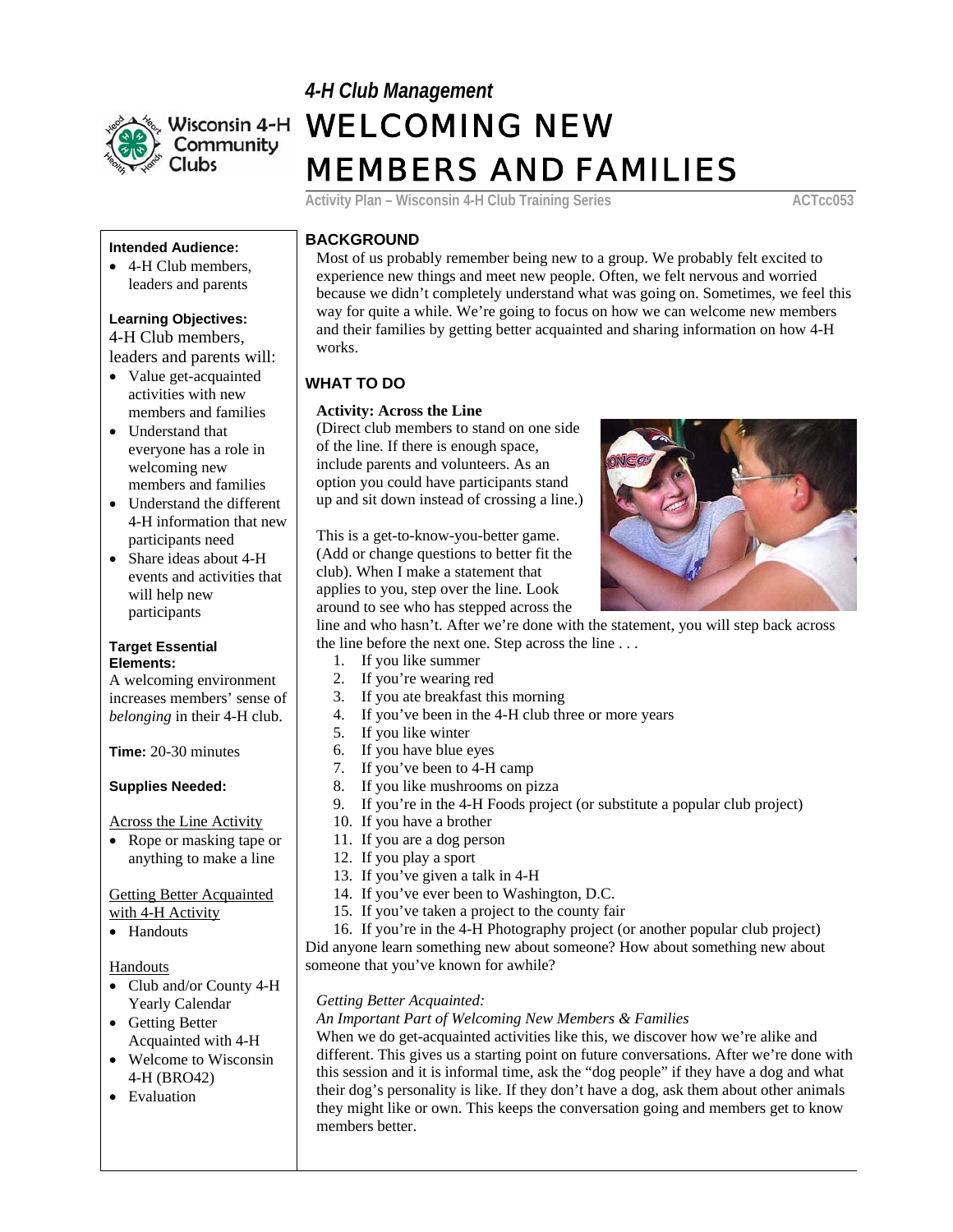#### **Do Ahead:**

- Make a line on the floor with rope or masking tape that is long enough for the whole club to stand along in single file on one side.
- Find the top 4-5 projects or activities in the club to include in the "Across the Line" activity.
- Revise the "Getting" Better Acquainted with 4-H" handout to better fit your county and club.
- Have supplies and handouts ready.
- Recruit someone to record the reflection discussion to use as an evaluation (optional).

#### **Sources:**

- Created by Linda Kustka, Professor Emeritus, Department of Youth Development, UW-Extension.
- Trisha Day and Greg Lampe, "4-H DD's (Dynamic Duos)" in "Communication Activities for 4-H Clubs and Other Youth Groups," COMMO7, *4-H Youth Development Building Bridges Curriculum*, Department of 4-H Youth Development, UW-Extension.
- John de Montmollin, "It's in the Bag: Team Builders for Any Group," Kenosha County, UW-Extension.
- "Welcome to Wisconsin 4-H," BRO42, family brochure in both English and Spanish, 4-H Youth Development, UW-Extension, available at www.uwex.edu/ces/4h/p ubs/pubdetails.cfm?publi cationid=33.

Helping new and continuing members and their families feel welcome is the responsibility of everyone. We'll do more get-acquainted things in the club through the year with roll call and other activities. You can help by sitting next to different people and visiting.

(Options: Present a mentoring system that matches experienced members or families with new members or families. See the "Creating a Welcoming Environment" lesson in this training series for the Dynamic Duo idea.)

## **Activity: Getting Better Acquainted with 4-H**

(Hand out the club and/or county 4-H yearly calendar.) Our club calendar shows when we have club meetings and other activities. The county 4-H calendar provides a list of county and state activities. We're going to look at the calendar(s) by seasons to share ideas about the things that are listed.

(Mix small group participants by member age and family experience.) We're going to have small groups of 4-5 members and parents look at 4-H activities by the season. Your task is to develop short phrases on what the activity means to you and give a tip to get ready or enjoy the activity. When you're done, we'll share between groups and collect your tips. We'd like to save the tips for later use. (Use the handout "Getting Better Acquainted with 4-H." Revise this handout to better reflect the club.)

(If you are short on time, ask each group to do one season. If time allows, ask them to do more seasons. Be sure to have a mix of seasons discussed. Get brief reports on each season. Collect the handouts to keep their tips.)

*More Ideas to Help New Members & Families Understand 4-H Happenings*  There are other places you can learn more about 4-H opportunities and resources. Every family will receive a county newsletter by e-mail or regular mail. This newsletter includes the county calendar of events, training opportunities and activities for youth, and news from clubs. The newsletter is written by our county UW-Extension staff. They are educators who do training and work with volunteers to conduct the 4-H program in clubs and at the county level. They are available to answer questions. The county 4-H web site is at [fill in your county 4-H URL].

The state 4-H web site can be found at www.uwex.edu/ces/4h/index.cfm. This site lists more opportunities and additional resources. The state 4-H program area provides this family brochure, "Welcome to Wisconsin 4-H." It has some 4-H background information and includes ways that adults can support their children and the club. Also check out the Wisconsin 4-H Community Club web site at www.uwex.edu/ces/4h/clubs/index.cfm for ideas.

All of us were new to 4-H at one time. We know that it seems like a lot to learn and it can be a bit overwhelming. Our goal is to have fun while learning new skills. It is not our goal to frustrate new people. So, experience 4-H one season at a time. Ask questions. We're glad to have new members and families in our group! You make our club more fun and interesting!

#### *Closing*

Your reactions to this session help us evaluate its effectiveness. Please take the time now to complete this short evaluation.

### **TALK IT OVER**

#### **Reflect:**

- What do we sometimes forget to tell new members and families?
- What activity was confusing to you as a new member or family?

#### **Apply:**

• How might our club help new families throughout the year?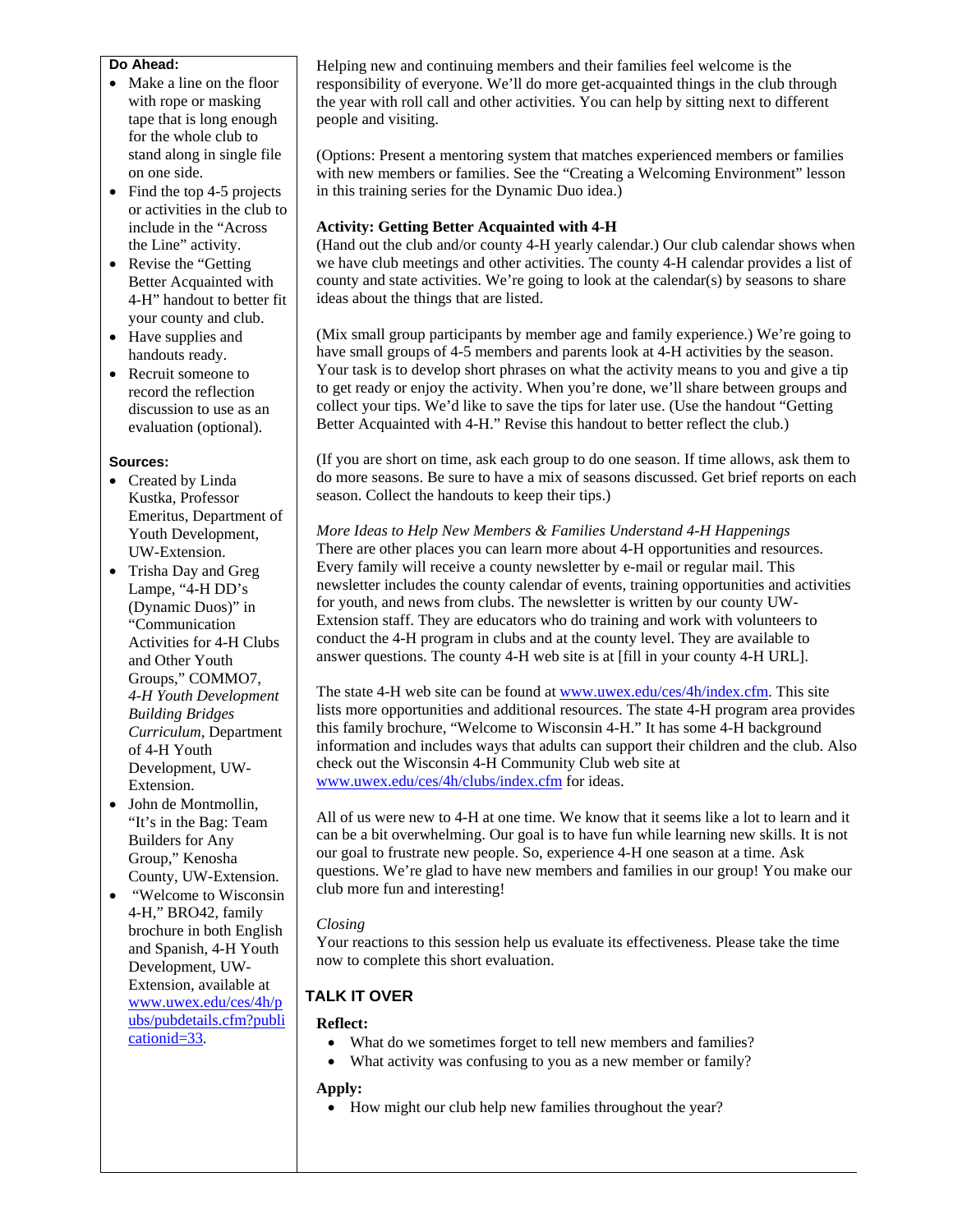### **ENHANCE/SIMPLIFY**

#### **Enhance:**

- Be sure to make the "Getting Better Acquainted with 4-H" activity relevant to your club by including activities that your members enjoy the most.
- Consider pairing new members or families with experienced members or families as a way to ensure that relationships start developing and that people are offering help to new participants. See "Creating a Welcoming Environment" at www.uwex.edu/ces/4h/pubs/pubdetails.cfm?publicationid=3170 to learn about the Dynamic Duo pairing idea.
- Check with your county UW-Extension office to see if there are county orientation resources that should be given to new families. Caution: don't overload them with lots of information. Just give them what is needed for this time of year.

## **Simplify:**

• If you need to do this in less time, substitute standing and sitting for the crossing the line direction in the "Across the Line" activity. Ask each group to do one season in the "Getting Better Acquainted with 4-H" activity.

## **EVALUATION**

It is important to use an evaluation that is consistent with your teaching objectives. The short evaluation in the handouts can be modified to meet your needs. An alternative to a written evaluation is to record the Reflection discussion under "Talk It Over." Recruit someone ahead of time to take notes while you are leading the discussion. Remember to share the evaluation results with 4-H Youth Development Extension staff in your county.

## **ADDITIONAL WEB LINKS**

- The Wisconsin State 4-H web site has "How to Join" information, "Frequently Asked Questions About 4-H" (BRO40) and a "Welcome to Wisconsin 4-H" family brochure in both English and Spanish (BRO42) available at www.uwex.edu/ces/4h/.
- You can find games and get-acquainted activity web links at the "Leading Recreation" and "How to Have Fun" lesson plan web pages at www.uwex.edu/ces/4h/clubs/meetings.cfm.
- The club and/or county 4-H yearly "Calendar Planner" can be found at www.uwex.edu/ces/4h/clubs/documents/4HClubCalendarPlanner.pdf

### *Finalized by the Strengthening 4-H Club Leadership Work Team: September 2005.*



An EEO/AA employer, University of Wisconsin-Extension provides equal opportunities in employment and programming, including Title IX and American with Disabilities (ADA) requirements. © 2005 by the Board of Regents of the University of Wisconsin System. Developed by the Wisconsin 4-H Office, 431 Lowell Hall, 610 Langdon St., Madison, WI 53703. The 4-H name and emblem are federally protected under Title 18 US Code 707.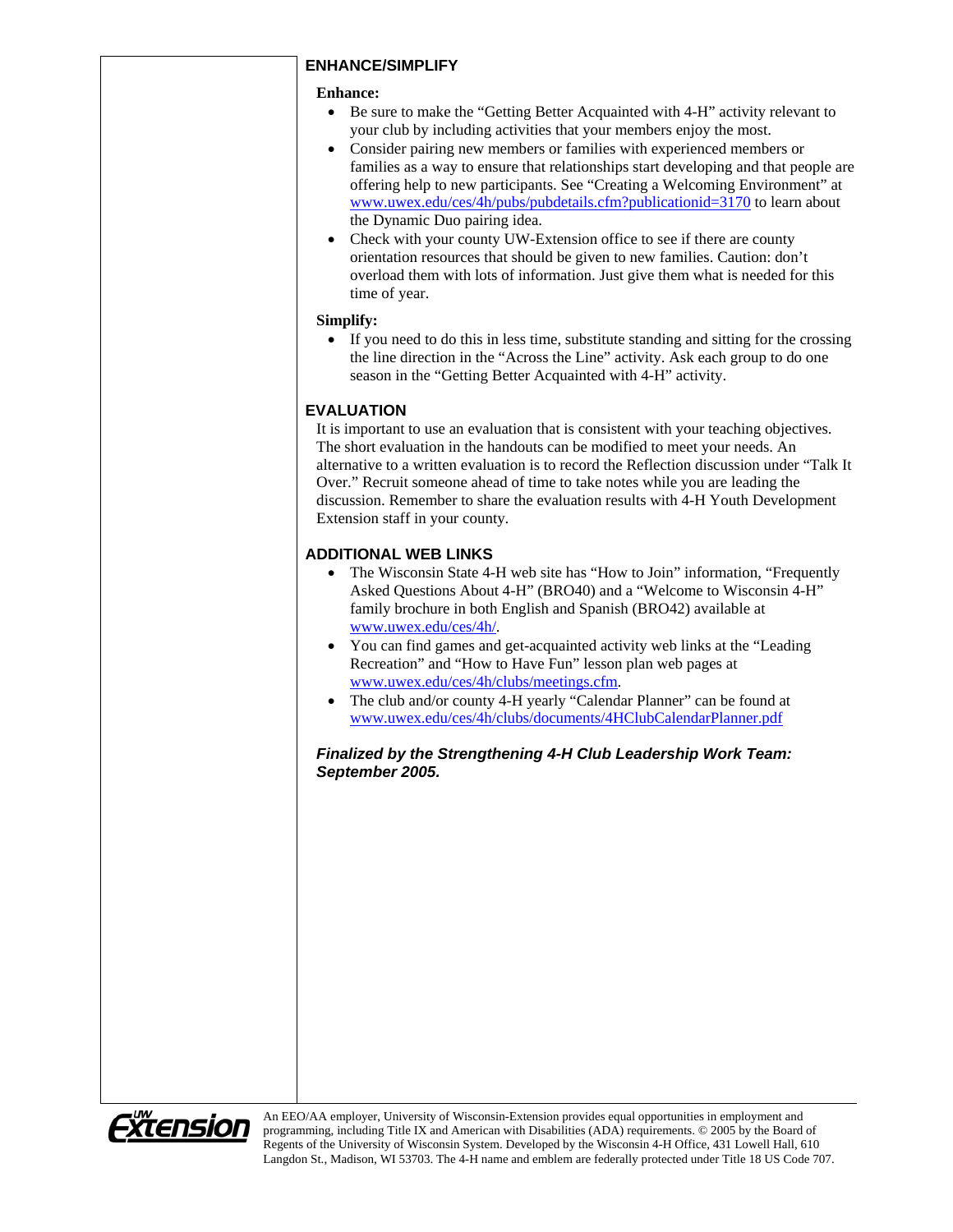## **Getting Better Acquainted with 4-H**

Look at your 4-H club and county calendars to see the events and activities that happen each season. As a group, write a couple of words to describe each event or activity. Write 1-2 tips that you would give to new participants for each event.

| Fall (September, October, November)                | Spring (March, April, May)                         |
|----------------------------------------------------|----------------------------------------------------|
| <b>Club Meetings:</b><br>Describing words:         | <b>Club Meetings:</b><br>Describing words:         |
| Tips:                                              | Tips:                                              |
| <b>Enrollment:</b><br>Describing words:            | <b>Project Meetings:</b><br>Describing words:      |
| Tips:                                              | Tips:                                              |
| Winter (December, January, February)               | <b>Summer</b> (June, July, August)                 |
| <b>Club Meetings:</b><br>Describing words:         | <b>Club Meetings:</b><br>Describing words:         |
| Tips:                                              | Tips:                                              |
| <b>Club Party:</b><br>Describing words:            | <b>Camping Opportunities:</b><br>Describing words: |
| Tips:                                              | Tips:                                              |
| <b>Project Meetings:</b><br>Describing words:      | <b>County Fair:</b><br>Describing words:           |
| Tips:                                              | Tips:                                              |
| <b>Club Service Projects:</b><br>Describing words: |                                                    |
| Tips:                                              |                                                    |